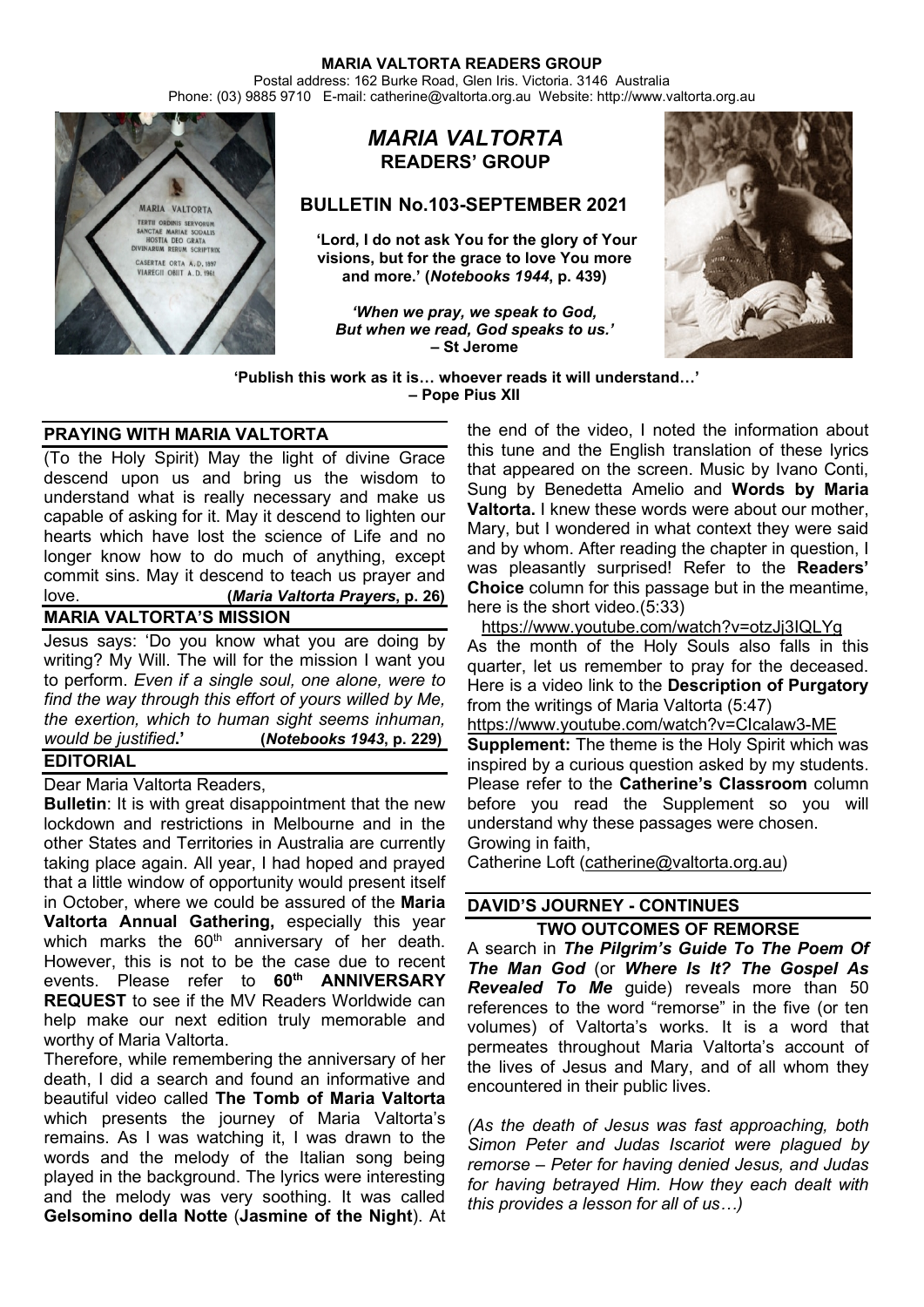Postal address: 162 Burke Road, Glen Iris. Victoria. 3146 Australia

Phone: (03) 9885 9710 E-mail: catherine@valtorta.org.au Website: http://www.valtorta.org.au

Jesus is speaking:

'Consider Peter. He denied Me. Why? Not even he knew why. Was Peter a coward? No. My Peter was not cowardly. Facing the cohort and the guards of the Temple…he ran away, without the will to do so. Then he denied Me, without the will to do it. Later, he did remain and proceed on the bloody way of the Cross, on My Way, until he reached death on a cross. And then he bore witness to Me very efficiently, to the point of being killed because of his fearless faith. I defend My Peter. His bewilderment was the last one of his human nature. But his spiritual will was not present at that moment. Dulled by the weight of his humanity, it was asleep. When it awoke, it did not want to remain in sin, but it *wanted* to be perfect. I forgave him at once.

Judas did not *want*… He who is guilty, sees shadows of fear in everything. It is his conscience that creates them. Then Satan instigates such shadows, which might still bring a heart to repent, and turns them into horrible ghosts that lead to despair. And despair leads to the last crime: suicide... A useless sacrifice…

But he *did not want*. *Meditate on the power of free will, of which you are the absolute arbiter*s. Through it, you can have Heaven or Hell. *Meditate on what persisting in sin means…'*

*(Poem,Vol. 5, pp. 580-1***;** *Gospel,* **Vol. 10, pp. 87-8)**

Jesus says to Peter, '[Remorse] is a torture, that is true. But it serves to pass to higher stages, both in good and in evil. In Judas of Kerioth, as he moved away from God, it brought about desperation and damnation. In you who have never come away from the closeness to God… it will cause a trustful repentance that will lead you to wisdom and justice…'

 *(Poem,* **Vol. 5, p.772;** *Gospel,* **Vol. 10, p.325)** May God bless and keep you all, David Murray [\(david@valtorta.org.au\)](mailto:david@valtorta.org.au)

## **CATHERINE'S CLASSROOM**

We had been studying Rites of Passage (around the ages of 10-14) and had a closer look at one Catholic rite of passage – Confirmation. We tried to recall the preparation, the people who were there, the roles they played, the words of the bishop during the rite and the celebration afterwards. I asked the class to list the seven gifts of the Holy Spirit after which the question was asked if the Holy Spirit ever spoke audibly to anyone. After all, God spoke to many people such as Adam and Eve, Moses and others in the Old Testament, and His voice was heard when Jesus was being baptized, 'This is my beloved Son in whom I am well pleased.' Equally, as Jesus was divine but also human, He spoke a great deal which is also documented. The class said that so far, everything they have learnt about the Holy Spirit suggests that He doesn't seem to have a Voice but that He spoke **through** people such as Jesus, Mary and the prophets, and that the New Testament was written by people who were inspired by the Holy Spirit but never has He been quoted directly. I stopped to think about it but I kid you not, I didn't have a definitive answer to this and I told them I needed time to look into it.

How right the students were that in their learning along the way, and therefore their recall, the Holy Spirit was there but what He said was never highlighted or emphasised like God the Father and God the Son are. So, after some research, I pointed out that the bible documents that the Holy Spirit did speak through people but he also spoke to the apostles on His own on three occasions.

Firstly, He spoke to the church at Antioch to separate the ministry of Saul and Barnabas.

*'2 While they were worshiping the Lord and fasting, the Holy Spirit said, "Set apart for me Barnabas and Saul for the work to which I have called them".' (Acts 13:2 RSV)*

Secondly, there is also the account of the Holy Spirit forbidding Paul to go to Asia to preach the gospel.

*'6 And they went through the region of Phry′gia and Galatia, having been forbidden by the Holy Spirit to speak the word in Asia. <sup>7</sup> And when they had come opposite My′sia, they attempted to go into Bithyn′ia, but the Spirit of Jesus did not allow them; <sup>8</sup> so, passing by My′sia, they went down to Tro′as.' (Acts 16:6-8 RSV)* 

Thirdly, Paul was told that things would happen to him if he went to Jerusalem.

*'And now, behold, I am going to Jerusalem, bound in the Spirit, not knowing what shall befall me there; <sup>23</sup> except that the Holy Spirit testifies to me in every city that imprisonment and afflictions await me.' (Acts 20:22-3)*

It is still unclear if this was audible or through the senses but it was the Holy Spirit that communicated with them, after all, Jesus did promise that *'… the helper, the Holy Spirit, whom the Father will send in My name, will teach you everything. He will remind you of everything that I have ever told you.'(John 14:26 RSV)*

I then mentioned Maria Valtorta and that during her life, the Holy Spirit spoke to her in an audible way.

I read them the following words presented in the Supplement to satisfy their question.

#### **I SPEAK WITHOUT WORDS**

The Eternal Spirit says:

'I am Love. I do not have my own voice because my Voice is in the whole creation and beyond the creation. […] I am in every word of Christ and flower on the lips of the Virgin. I purify the mouths of the prophets and saints and make them luminous. […] I shall be the one to place on the lips of the last man the supreme invocation: 'Come, Lord Jesus!'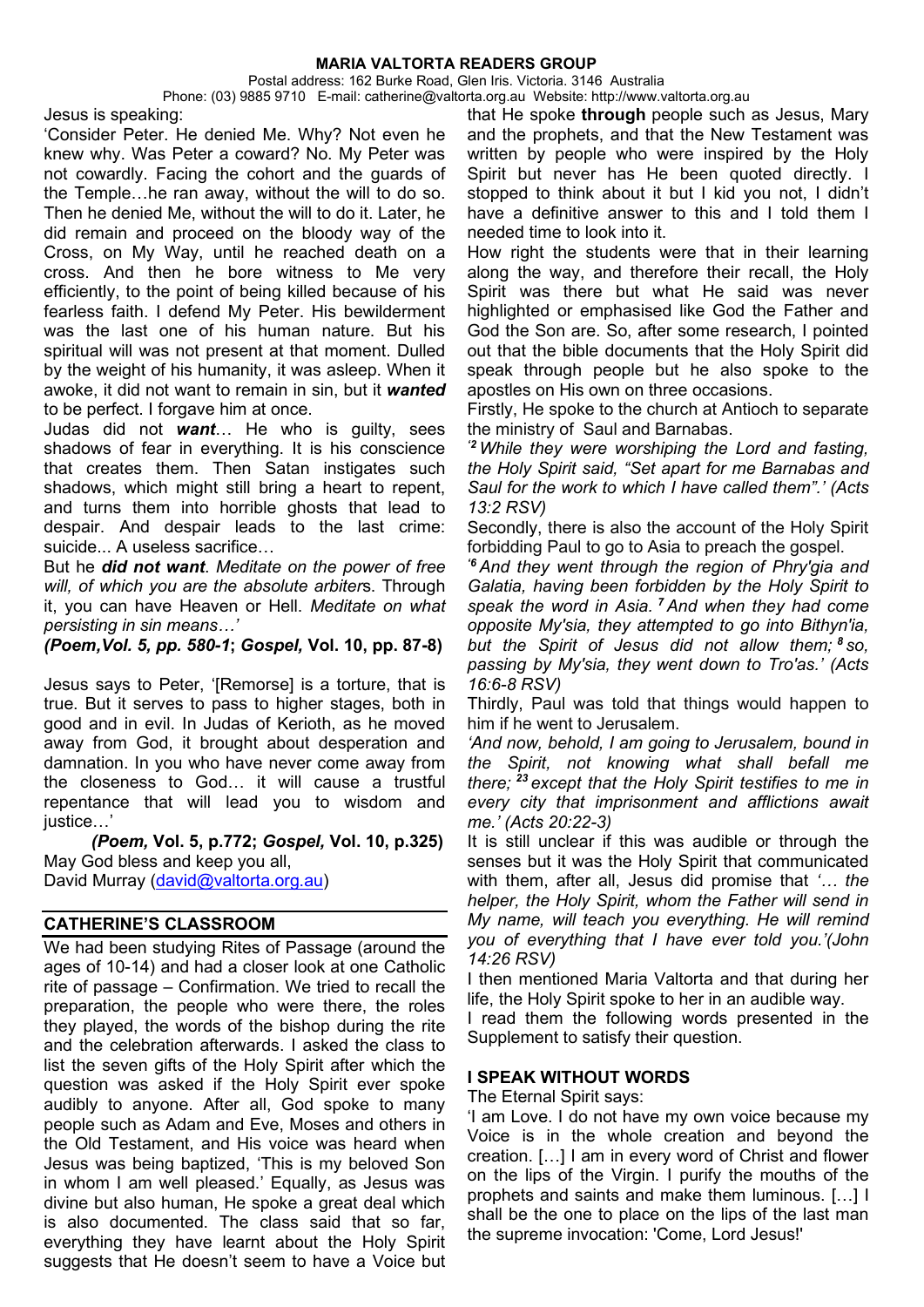Postal address: 162 Burke Road, Glen Iris. Victoria. 3146 Australia

Phone: (03) 9885 9710 E-mail: catherine@valtorta.org.au Website: http://www.valtorta.org.au **I AM NOT SILENT** (Maria says:) 'A very light, gentle, cheerful voice. Yes, just hearing it fills me with joy. The voice of the Holy Spirit. The most immaterial, most exuberant voice. Light and delight, along with peace and joy, enter one's heart with it and flow through all of one's being. Oh, […] this Voice of Love...! Since, when He calls me, I respond, "Here I am" and ask, "Why were You silent for so long? Why do You speak so rarely?"'

He says to me: 'No, I am not silent and do not speak rarely. I *always speak to you. I* am never silent. I speak for all. I speak to you alone. I speak on the lips of the Word and use the tongue of Mary, my Most Holy Spouse, to give you my teachings.'

I planted the seed.

Catherine (catherine@valtorta.org.au)

### **BROWSING THE SUMMA**

Prof. Leo A. Brodeur, M.A., Lèsl., Ph.D., H.Sc.D., wrote:

[For those who state] that Valtorta's writings were not supernatural in origin, did they investigate to see what kind of person Valtorta was? Had they done so, they would have quickly found that she was a good, earnest, devout Catholic, an invalid who had a deep prayer life and lived according to high moral standards. They would have found that she often claimed, explicitly, in no uncertain terms that she was having visions and dictations from Jesus and other heavenly persons, and that she fully realized the gravity of her claims.

Now had her visions and dictations been mere literary forms of her own deliberate invention, she would have been an unscrupulous liar; but this hypothesis is excluded by the testimonies of all the priests and nuns and lay people who knew her.

Or what if Valtorta had been insane and had imagined all those visions and dictations and mistaken them for real mystical occurrences (and thus escaped the accusation of being a hoaxer)? This hypothesis of lunacy falls flat in the light of her daily living during the years that she wrote. Within the limits of her physical handicaps, she functioned very well: she cared for people, kept up-to-date on current world events, wrote coherent, insightful letters, and had a witty, bright, keen mind as observed by all her visitors, some of whom were Church scholars or university educated laymen.

Maria Valtorta died on October 12, 1961. An article relates: "The rector of the Third Order of the Servants of Mary, Fr. Innocenzo M. Rovetti, assisted her at her deathbed. At the very moment the priest recited the words: Proficiscere, anima Christiana, de hoc mundo ("Depart, o Christian soul, from this world"), Maria breathed her last. Ten years after Maria Valtorta's death, on October 12, 1971, her mortal remains were exhumed from the earth and placed in the family niche. On July 2, 1973, however, with civil and ecclesiastic permissions, they

were transferred from Viareggio to Florence to be entombed in the Capitular Chapel in the Grand Cloister of the Basilica of the Most Holy Annunciation [the mother church of the Servite Order], where the tomb of Maria Valtorta is still venerated.

Fr. Gabriel Roschini, O.S.M., world-renowned Mariologist, wrote that after her death, "People noticed that her right hand – with which she had written so many sublime texts – contrarily to her left hand, retained the color, suppleness, and beauty of someone alive rather than dead. Fr. Roschini presided over the relocation of the remains of Maria Valtorta from Viareggio to the Grand Cloister of the Basilica of the Most Holy Annunciation, including presiding over the Mass, giving the appropriate discourse for this occasion, and giving the blessing for her burial. The inscription on her tomb reads: "**Divinarum Rerum Scriptrix**" (Writer of Divine Things).

**[Ed:** To read the references and the footnotes cited, please refer to Stephen Austin: *The Summa & Encyclopaedia to Maria Valtorta's Extraordinary Work*, pp. 10**].**

#### **60th ANNIVERSARY REQUEST**

As it is the 60<sup>th</sup> Anniversary of Maria Valtorta's death, my hope that the MV Readers Worldwide will be able to celebrate Maria Valtorta and her writings in a special edition of the Bulletin and the Supplement #104 in one of two ways.

**Letters** – please write/email me a letter which tells of your introduction to Maria's works or how her writings have impacted you spiritually, your family or your faith. These will be included in #104 Bulletin. Just sign off - **A Reader** in your city and country.

**Reader's Choice**- Please send in a passage that is meaningful to you from any of Maria's works (one page or less please.) and say why it is significant in 80 words. You do not have to type the passage out yourself but give me the volume number, the page number, the few words where it starts and the few words where it ends. Just sign off -**A Reader** in your city and country. This will be for the  $\#104$ Supplement.

As a teacher, I know what you are thinking – 'Yes, I think I can do that' but you will never get around to it. I have been a teacher for many years and I know for a fact that despite all good intentions, out of sight is out of mind. So unless you do it immediately (within the next few days) you never will. So strike while the iron is hot.

Now I will change hats.

As a humble servant in this apostolate, I implore you to contribute. Don't let this world-wide social distancing we have to endure, distance us spiritually too, and impact our love of sharing the faith, especially during these months of complete closure of churches for some, and Mass restrictions for others.